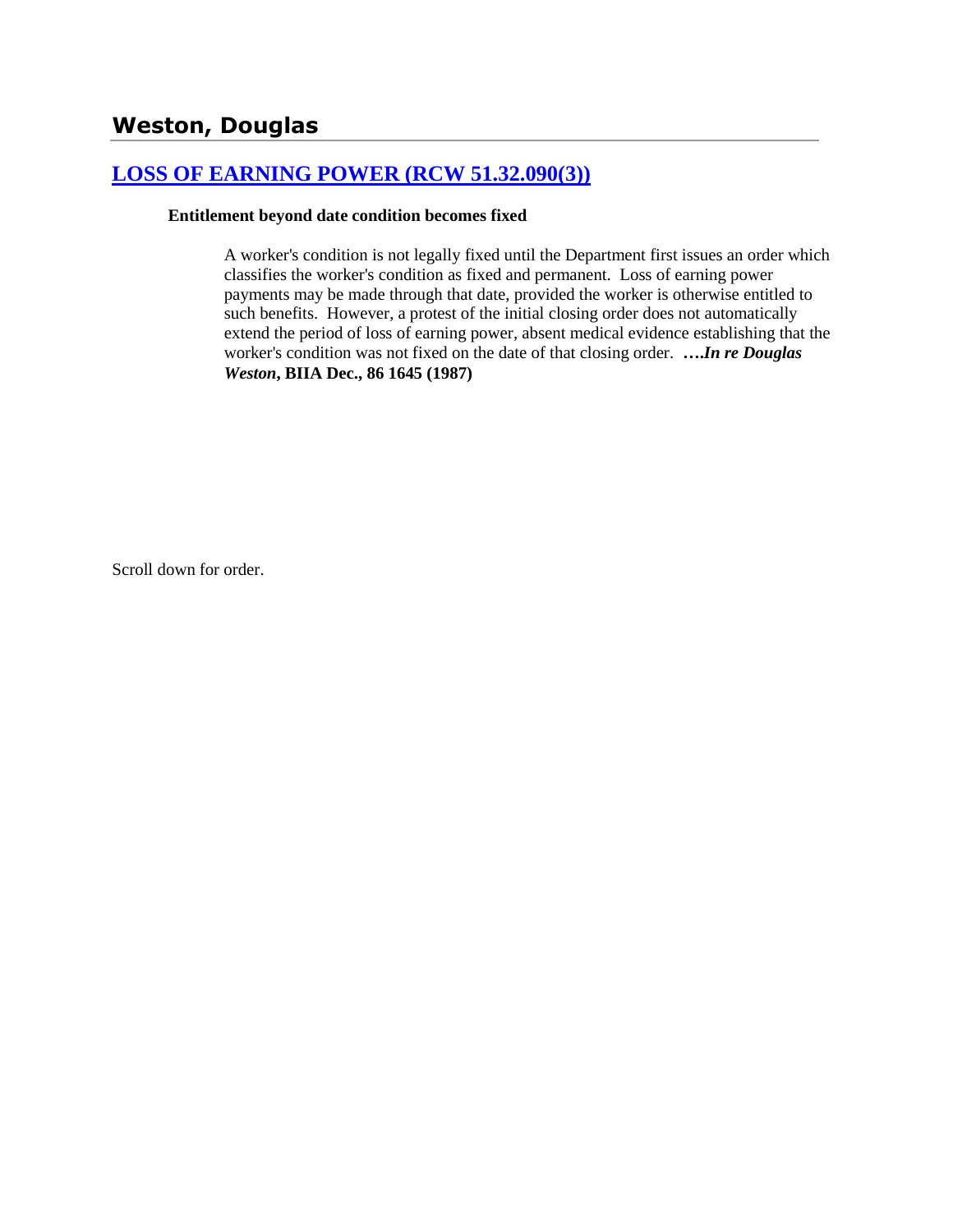### **BEFORE THE BOARD OF INDUSTRIAL INSURANCE APPEALS STATE OF WASHINGTON**

**)**

**IN RE: DOUGLAS G. WESTON ) DOCKET NO. 86 1645**

**CLAIM NO. J-506937 ) DECISION AND ORDER**

APPEARANCES:

Claimant, Douglas G. Weston, by The Law Offices of Rebecca Lacy, per John W. Lacy, Paralegal; and Rebecca B. Lacy, Esquire

Employer, Sunrise Fiberglass Engineering, Inc., None

Department of Labor and Industries, by The Attorney General, per Michael Weier, Cecilia Clynch and Deborah Brookings, Assistants

This is an appeal filed by the claimant, Douglas G. Weston, on April 22, 1986 from an order of the Department of Labor and Industries dated March 11, 1986 which adhered to the provisions of a prior order dated January 8, 1986 closing the claim with time-loss compensation as paid, and a permanent partial disability award equal to 5% as compared to total bodily impairment, payable at 75% of the monetary value. **REVERSED AND REMANDED**.

# **DECISION**

Pursuant to RCW 51.52.104 and RCW 51.52.106, this matter is before the Board for review and decision on a timely Petition for Review filed by the claimant, Douglas G. Weston, to a Proposed Decision and Order issued on June 1, 1987 in which the order of the Department dated March 11, 1986 was affirmed.

The Board has reviewed the evidentiary rulings in the record of proceedings and finds that no prejudicial error was committed and said rulings are hereby affirmed.

In his Petition for Review, Mr. Weston offered additional evidence by way of an exhibit. Mr. Weston indicated this information was not discovered and could not have been discovered in time for him to present it at hearing. The only objection to the admission of the additional exhibit raised by the Department of Labor and Industries is that "such evidence is not properly before the Board of Industrial Insurance Appeals at this time." The Department raised no objections with respect to the relevancy, authenticity, or the hearsay nature of this exhibit. The Department has not denied Mr. Weston's contention that the exhibit was not previously discoverable.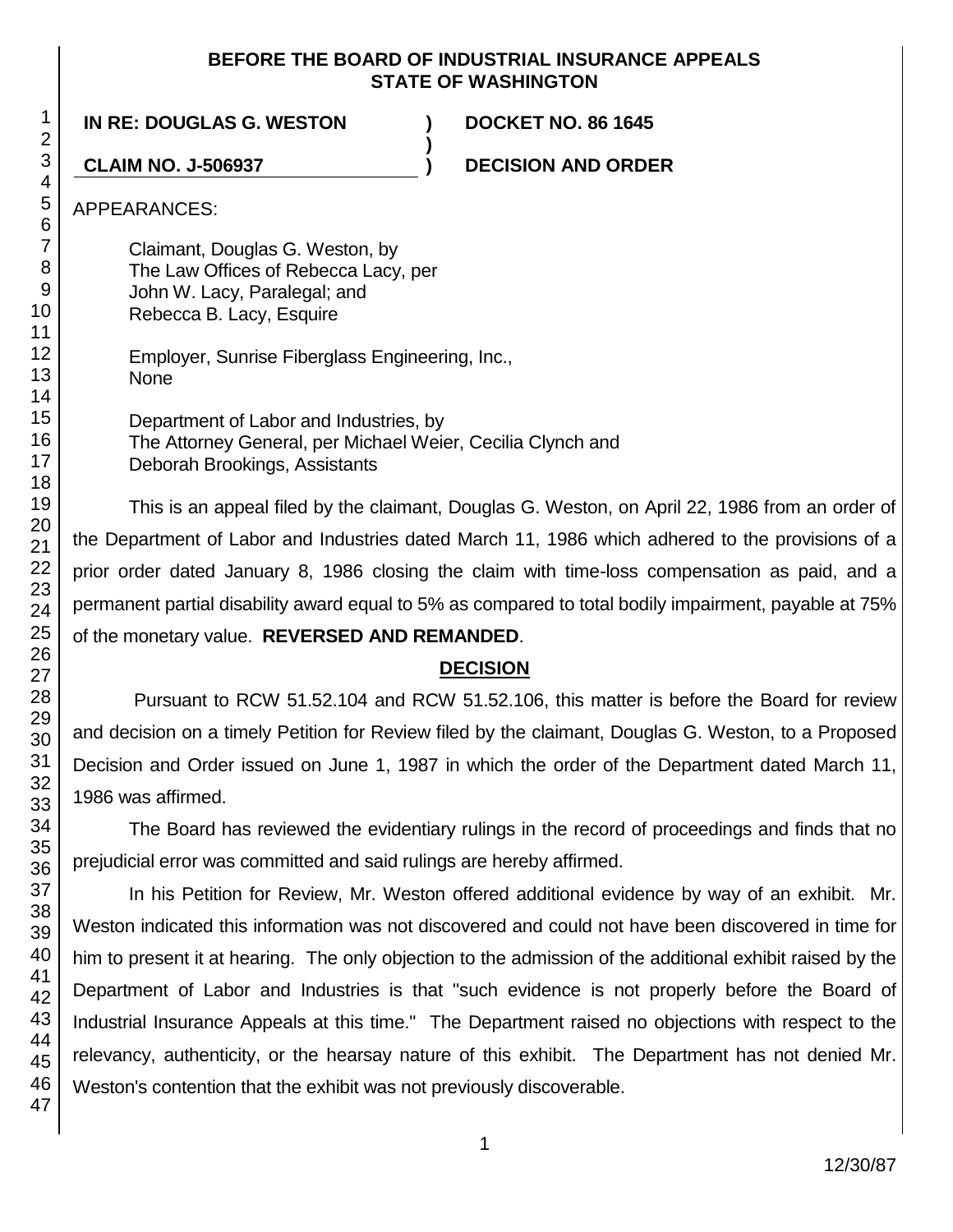Under WAC 263-12-145(3) the Board has the authority to remand this matter to the hearing process to schedule further hearings for the purpose of presenting additional evidence. We do not feel that a remand is necessary. We have the authority to reopen the case on our own motion. Hence, the one-page document entitled "Eligibility Statement Form" attached to Mr. Weston's Petition for Review will be marked as Board Exhibit No. 5 and is hereby admitted.

The issues presented by this appeal are whether Mr. Weston is entitled to loss of earning power compensation between June 3, 1985 and March 11, 1986 and whether he is entitled to a permanent partial disability award greater than the 5% awarded by the Department of Labor and Industries. In the Proposed Decision and Order the Industrial Appeals Judge interpreted Franks v. Department of Labor and Industries, 35 Wn.2d 763, 215 P.2d 416 (1950) and In re Leslie Whaley, Dckt. No. 48,492 (November 21, 1978) to preclude the Department from paying loss of earning power compensation or time-loss compensation after the worker's industrial condition becomes medically fixed. We disagree with this conclusion.

Franks, as well as Hunter v. Department of Labor and Industries, 43 Wn.2d 696, 263 P.2d 586 (1953) stand for the proposition that, once the Department has acted to change the classification of a worker's disability from temporary to permanent, the worker is, thereafter, no longer eligible for temporary disability compensation. Both of these decisions implied a distinction between factual and legal fixity of a condition. We made that distinction explicit in In re Charles Deering, BIIA Dec., 25,904 (1968). Relying on Hunter, we held that a worker who has sustained a loss of earning power as the result of an industrial injury is entitled to loss of earning power compensation until the date on which the Department issues an order fixing the extent of his permanent partial disability. Thus, before temporary total or temporary partial disability compensation can be legally terminated on the basis that the worker's condition is fixed, the Department must first formally change the classification of the worker's disability from temporary to permanent. This action occurred on January 8, 1986 when the first order was issued establishing Mr. Weston's permanent partial disability rating.

Claimant's protest from that order did not automatically extend the period of loss of earning power entitlement to March 11, 1986, when the Department adhered to the provisions of the January 8, 1986 order. . For once the Department acted to classify Mr. Weston's condition as fixed and permanent as of January 8, 1986, it became incumbent upon Mr. Weston to present medical evidence to the contrary. Rather than presenting countervailing evidence that his industrial condition was not fixed and was in need of further treatment beyond January 8, 1986, Mr. Weston presented the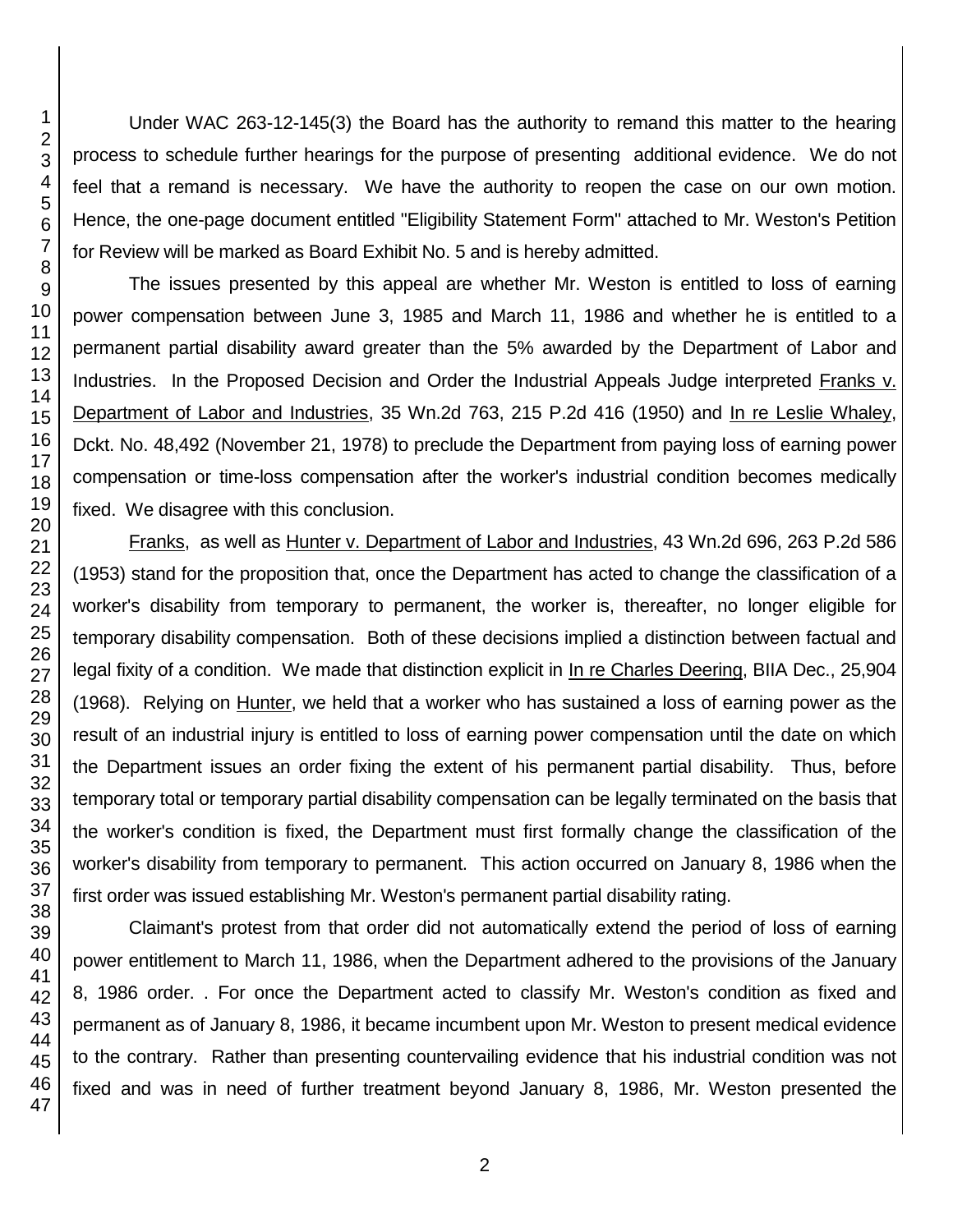testimony of Dr. Mary Jane Person, affirmatively establishing that his condition was medically fixed as of April 26, 1985. Thus, the Department order of January 8, 1986 was correct insofar as it determined that Mr. Weston's condition was fixed as of that date and loss of earning power compensation cannot be paid beyond that date.

The question therefore becomes whether Mr. Weston was entitled to loss of earning power compensation for the period of June 3, 1985 through January 8, 1986. Quite apart from the distinction between the medical question and the legal question of when a worker's condition becomes fixed, a worker cannot receive time-loss compensation or loss of earning power compensation unless the factual evidence otherwise supports the payment of such benefits. Mary Jane Person, D.O., an osteopathic surgeon, was Mr. Weston's attending physician from 1983 through July, 1985. While she considered Mr. Weston's industrially related condition to be medically fixed as of April 26, 1985, she also concluded that Mr. Weston could not return to his former job but could only do light duty work on a full time basis. In fact, Mr. Weston returned to work on June 3, 1985 and worked until sometime in November, 1985. He then ceased work due to insufficient work. During that time, he was paid \$3.35 per hour and worked 40 hours per week. His total earnings in that position were \$2,945.00. During the same time he worked part-time at a light duty position. Between June 3, 1985 and March 11, 1986 he earned \$1,653.25. At the time of Mr. Weston's industrial injury on November 11, 1984, he was earning \$7.35 per hour, working full-time.

RCW 51.32.090(3) provides that a worker who suffers a temporary partial disability with a consequent loss of earning power as a result of an injury, is entitled to loss of earning power compensation until his earning power is completely restored (or the loss is less than 5%) or his condition becomes fixed and the extent of his permanent partial disability, if any, is established. Based on the facts presented in this case, we are unable to determine the precise percentage of Mr. Weston's loss of earning power between June 3, 1985 and January 8, 1986. The facts indicate his loss in earning capacity exceeds 5%. Therefore, with respect to this issue, we remand to the Department to determine Mr. Weston's earning capacity and the amount of his entitlement to loss of earning power compensation during this period.

With respect to the issue of the extent of Mr. Weston's permanent partial disability, we are persuaded that as of March 11, 1986 Mr. Weston's low back condition, causally related to his November 11, 1984 industrial injury, was fixed and best described by Category 2 of WAC 296-20-280, the categories of permanent dorso-lumbar and lumbosacral impairments.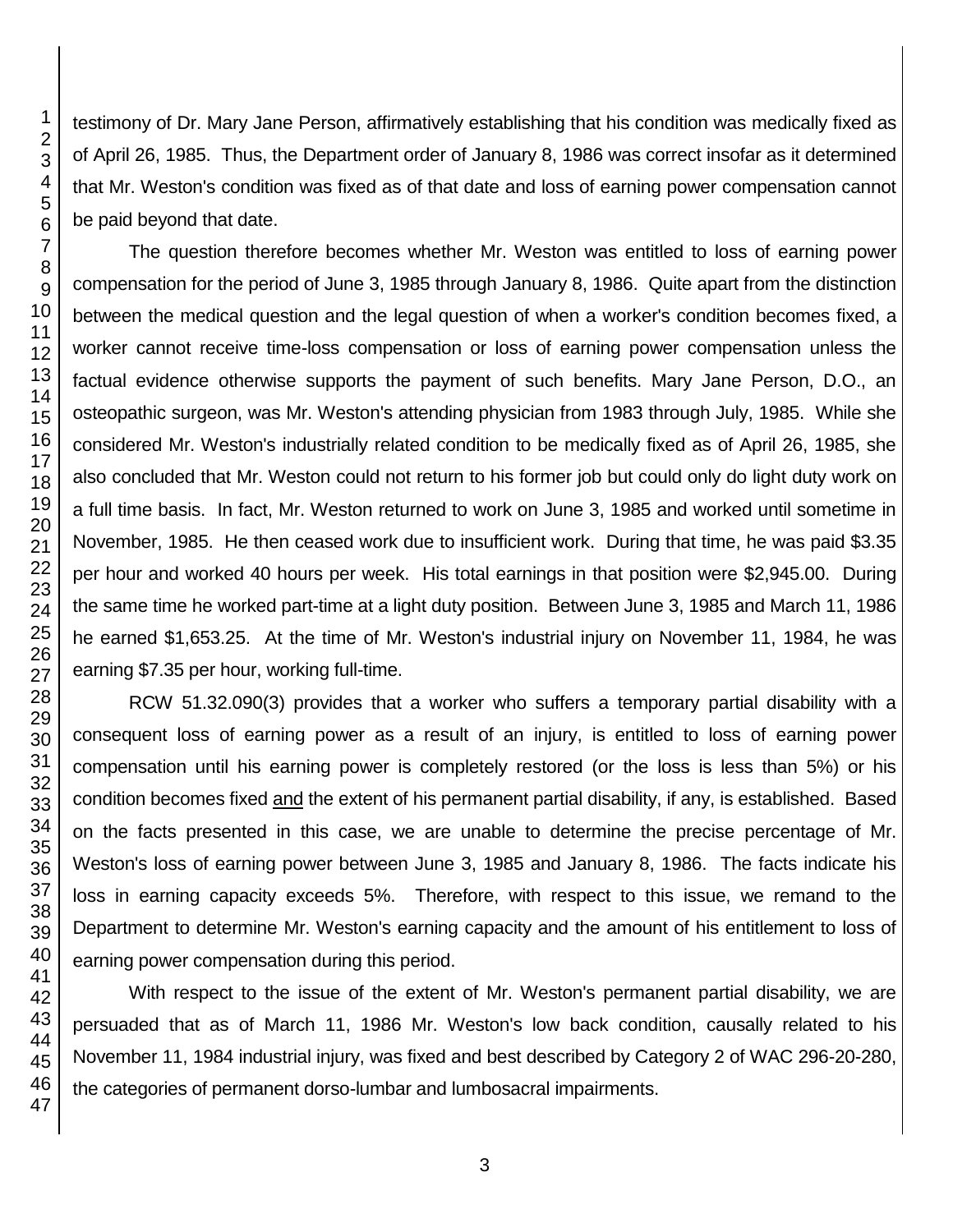## **FINDINGS OF FACT**

1. On November 19, 1984, the Department of Labor and Industries received a report of accident wherein the claimant, Douglas G. Weston, alleged the occurrence of an industrial injury on November11, 1984 while in the course of his employment with Sunrise Fiberglass Engineering, Inc. This claim was assigned Claim No. J-506937.

On December 6, 1984 the Department issued an order stating that medical evidence disclosed that the injury was an aggravation of a pre-existing condition described as "lumbar strain'; the Department denied responsibility for this pre-existing condition. The claim was allowed for the sole reason of temporary aggravation occurring on November 11, 1984, and was to be adjudicated on that basis.

On January 8, 1986 the Department issued an order closing the claim with time-loss compensation as paid, and a permanent partial disability award of 5% of unspecified disabilities, payable at 75% of monetary value.

On February 25, 1986, the Department received a protest and request for reconsideration, filed on behalf of the claimant.

On March 11, 1986, the Department issued an order adhering to the provisions of the January 8, 1986 order closing the claim.

On April 21, 1986 the Department of Labor and Industries received a notice of appeal, filed on behalf of the claimant, from the March 11, 1986 Department order; the Board of Industrial Insurance Appeals received the notice of appeal on April 22, 1986.

On May 13, 1986 the Board issued its order granting the appeal, assigning it Docket No. 86 1645, and directing that proceedings be held on the issues raised in the notice of appeal.

- 2. On November 11, 1984, while in the course of his employment with Sunrise Fiberglass Engineering, Inc., the claimant, Douglas G. Weston, sustained an injury to his low back when he slipped and twisted his back as he was pushing a 55 gallon drum of resin, weighing approximately 550 pounds. Shortly thereafter, he twisted his left leg in a wire, causing him to fall. As a result of these incidents, the claimant sustained a lumbosacral sprain with possible mild right sciatic nerve injury.
- 3. As of April 26, 1985, the claimant's condition causally related to the November 11, 1984 industrial injury was medically fixed and stable, and in need of no further treatment, but the Department did not change the classification of Mr. Weston's disability from temporary to permanent until January 8, 1986, when it issued an order closing the claim.
- 4. Between June 3, 1985 and January 8, 1986 the claimant was able to perform only light duty work on a full-time basis as a result of the industrial injury of November 11, 1984.